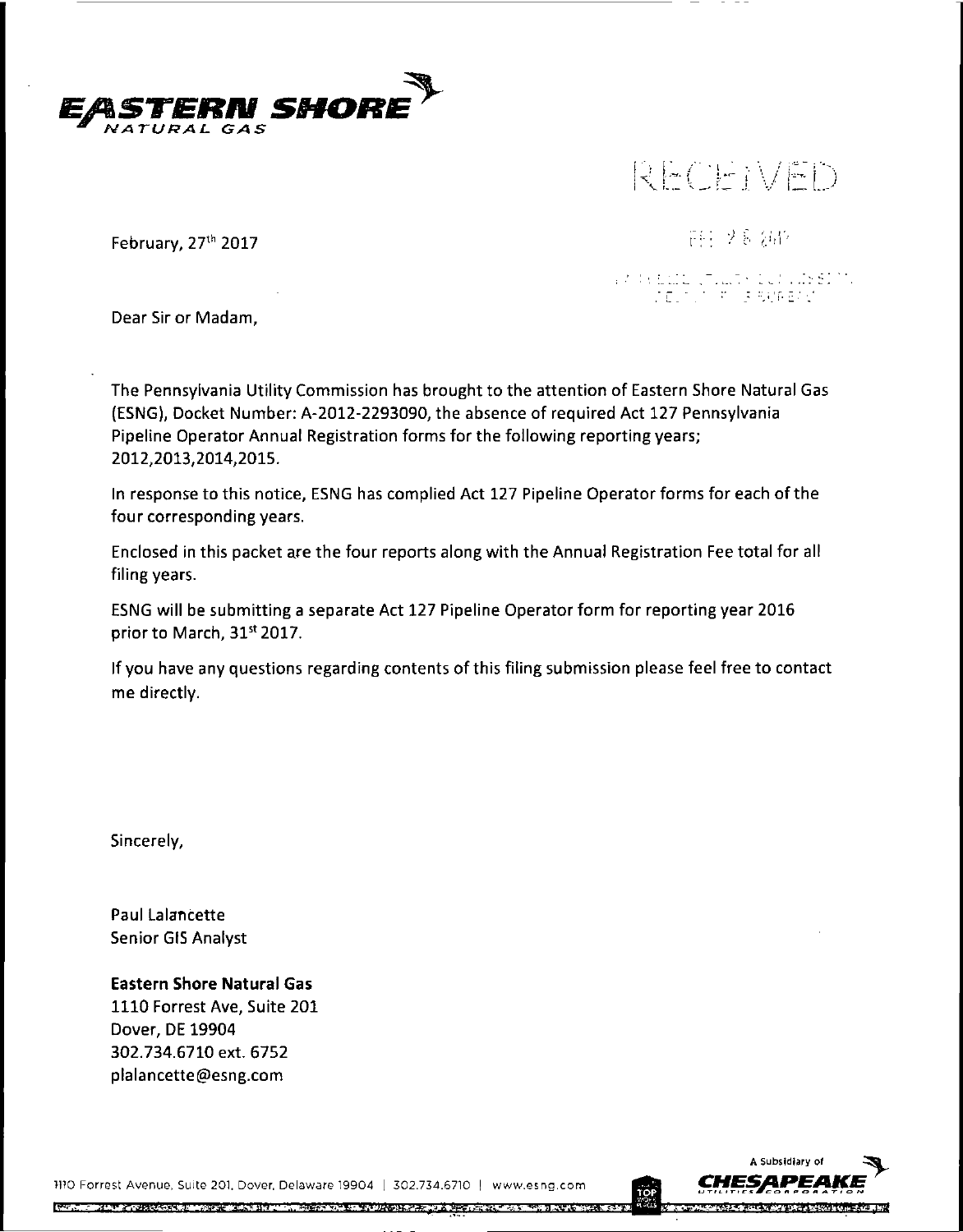

 $\bar{\mathbf{v}}$ 

 $\blacktriangleleft$ 

## **Act 127 Pennsylvania Pipeline Operator Annual Registration Form**

| Please submit completed form by March 31                                                                        |                                                                                                                      |  |  |  |  |  |
|-----------------------------------------------------------------------------------------------------------------|----------------------------------------------------------------------------------------------------------------------|--|--|--|--|--|
|                                                                                                                 |                                                                                                                      |  |  |  |  |  |
| <b>Registration for Previous Calendar Year Ending:</b><br> 2013                                                 |                                                                                                                      |  |  |  |  |  |
| <b>Docket Number:</b><br>A-2012-2293090                                                                         |                                                                                                                      |  |  |  |  |  |
| If you need help getting your docket number,                                                                    |                                                                                                                      |  |  |  |  |  |
| $\bullet$                                                                                                       | Go to our website, http://www.puc.pa.gov and go to the bottom section of the home page under Natural Gas.            |  |  |  |  |  |
| Click on the link for Act 127.<br>$\bullet$                                                                     |                                                                                                                      |  |  |  |  |  |
| ۰<br>Click on the link to "View Current List of Registered Pipeline Operators."                                 | On the Act 127 page you will see a link on the lower section of the page under Pipeline Operators Registry.          |  |  |  |  |  |
| ٠<br>$\bullet$                                                                                                  | Click on the utility code next to your name; find the Docket Number (A-2012-xxxxxx) under the Docketed Cases.        |  |  |  |  |  |
| 1.                                                                                                              | Registrant (Full name of pipeline operator): Eastern Shore Natural Gas Company                                       |  |  |  |  |  |
|                                                                                                                 |                                                                                                                      |  |  |  |  |  |
| past calendar year.                                                                                             | Comments: If applicable, explain any changes to your company name or legal status (acquisition, merger, etc.) in the |  |  |  |  |  |
|                                                                                                                 |                                                                                                                      |  |  |  |  |  |
|                                                                                                                 |                                                                                                                      |  |  |  |  |  |
| 2.<br>Types of Pipelines and/or Facilities.                                                                     |                                                                                                                      |  |  |  |  |  |
| Please note that natural gas public utilities are not required to file this form.                               |                                                                                                                      |  |  |  |  |  |
| transport the following types of commodities: (select all that apply)                                           | Pipelines and/or facilities covered by this form are associated with the following types of facilities and           |  |  |  |  |  |
| <b>Gas Distribution</b>                                                                                         |                                                                                                                      |  |  |  |  |  |
| <b>Natural Gas</b>                                                                                              | Propane Gas                                                                                                          |  |  |  |  |  |
|                                                                                                                 |                                                                                                                      |  |  |  |  |  |
| <b>Gas Transmission</b>                                                                                         |                                                                                                                      |  |  |  |  |  |
| <b>Natural Gas</b>                                                                                              | V                                                                                                                    |  |  |  |  |  |
| Propane Gas                                                                                                     | FEA 28 2017                                                                                                          |  |  |  |  |  |
| <b>Other Gas</b>                                                                                                | Define:                                                                                                              |  |  |  |  |  |
|                                                                                                                 | PA PUBLIC UTFULLY COMMISSION                                                                                         |  |  |  |  |  |
| Gas Gathering                                                                                                   | <del>S BUREAU</del>                                                                                                  |  |  |  |  |  |
| Hazardous Liquid                                                                                                |                                                                                                                      |  |  |  |  |  |
| Other                                                                                                           | Define:                                                                                                              |  |  |  |  |  |
|                                                                                                                 |                                                                                                                      |  |  |  |  |  |
| 3.<br><b>Main Mailing Address:</b>                                                                              | Provide the address to which the Commission will serve all correspondence relating to this registration.             |  |  |  |  |  |
| Street Address/P. O. Box:                                                                                       | 1110 Forrest Ave, Suite 201                                                                                          |  |  |  |  |  |
| City, State, Zip Code:                                                                                          | Dover, DE, 19904                                                                                                     |  |  |  |  |  |
|                                                                                                                 |                                                                                                                      |  |  |  |  |  |
| <b>Physical Address:</b><br>4.                                                                                  |                                                                                                                      |  |  |  |  |  |
|                                                                                                                 | Provide the address of your primary Pennsylvania facility. This address is needed by the Commission to               |  |  |  |  |  |
| perform inspections and onsite visits.                                                                          |                                                                                                                      |  |  |  |  |  |
| Do not provide a post office box number.                                                                        |                                                                                                                      |  |  |  |  |  |
| <b>Street Address:</b>                                                                                          | 604 Street Rd                                                                                                        |  |  |  |  |  |
| City, State, Zip Code:                                                                                          | Cochranville, PA, 19330                                                                                              |  |  |  |  |  |
| <b>US DOT Operator ID Number:</b><br>5.                                                                         |                                                                                                                      |  |  |  |  |  |
|                                                                                                                 | 4149                                                                                                                 |  |  |  |  |  |
| Provide the number assigned to you by the United States<br>Department of Transportation, Pipeline Hazardous and |                                                                                                                      |  |  |  |  |  |
| <b>Materials Safety Administration (PHMSA).</b>                                                                 |                                                                                                                      |  |  |  |  |  |
|                                                                                                                 |                                                                                                                      |  |  |  |  |  |
| PA L&I Propane Registration Number:<br>6.                                                                       |                                                                                                                      |  |  |  |  |  |
| Provide your propane registration number with the                                                               |                                                                                                                      |  |  |  |  |  |
| Pennsylvania Department of Labor and Industry (if applicable).                                                  |                                                                                                                      |  |  |  |  |  |
| If you do not have a number, please enter "N/A".                                                                |                                                                                                                      |  |  |  |  |  |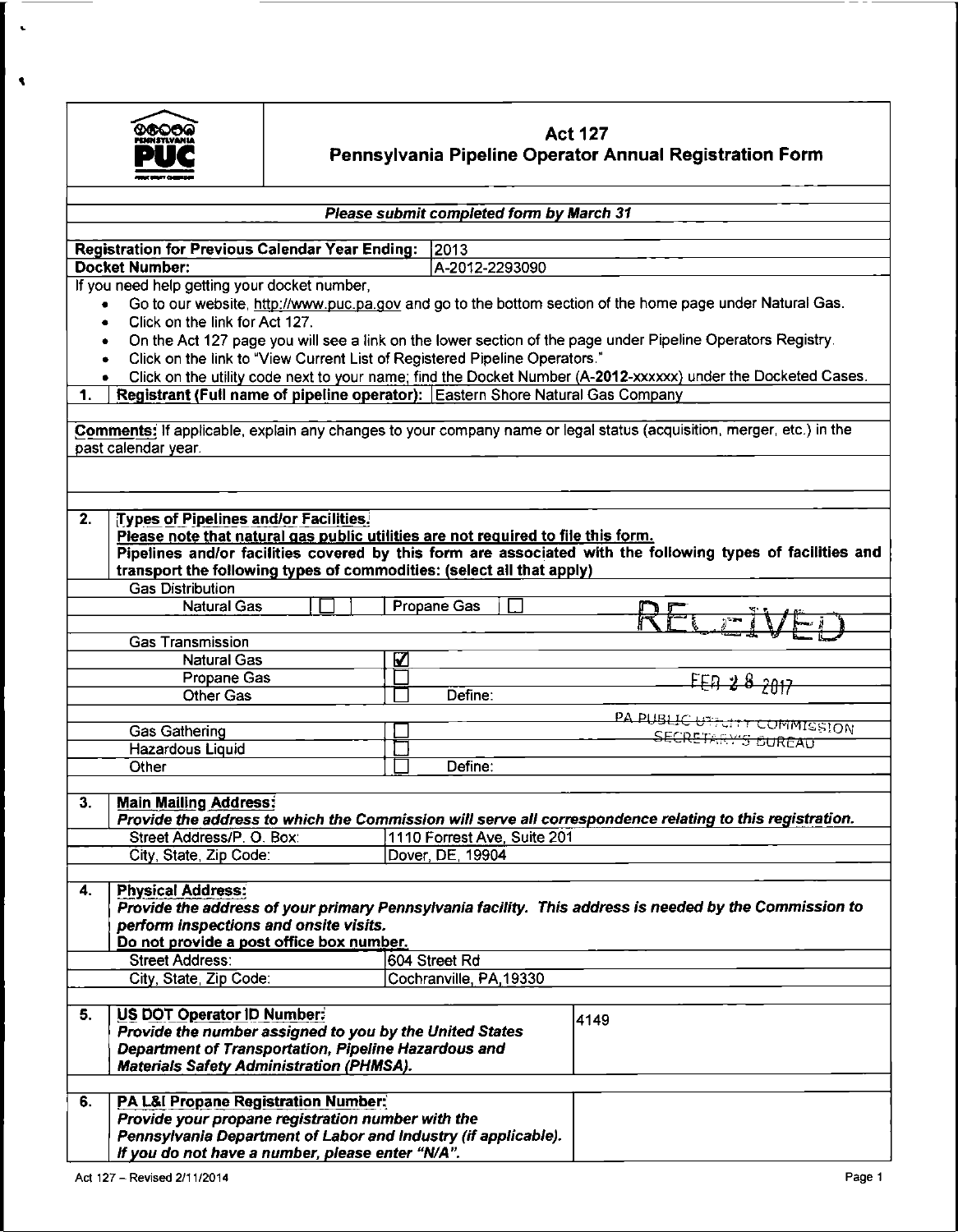|                                                                                                           | questions and other matters pertaining to your registration and operations.                                           |
|-----------------------------------------------------------------------------------------------------------|-----------------------------------------------------------------------------------------------------------------------|
| Name:                                                                                                     | Eric Pearson                                                                                                          |
| <b>Street Address:</b>                                                                                    | 1110 Forrest Ave, Suite 201                                                                                           |
| City, State, Zip Code:                                                                                    | Dover, DE, 19904                                                                                                      |
| <b>Email Address:</b>                                                                                     |                                                                                                                       |
|                                                                                                           | EPearson@chpk.com                                                                                                     |
| <b>Telephone Number:</b>                                                                                  | (302) 734-6710                                                                                                        |
| 8.<br><b>Assessment Contact Information:</b>                                                              |                                                                                                                       |
|                                                                                                           | Complete in full with contact information of the person in your company who is responsible for receiving the          |
| Name:                                                                                                     | Commission's assessment (billing) invoices and paying the assessment under Act 127.<br><b>Mark Parker</b>             |
|                                                                                                           |                                                                                                                       |
| <b>Street Address:</b>                                                                                    | 1110 Forrest Ave, Suite 201                                                                                           |
| City, State, Zip Code:                                                                                    | Dover, DE, 19904                                                                                                      |
| <b>Email Address:</b>                                                                                     |                                                                                                                       |
|                                                                                                           | maparker@chpk.com                                                                                                     |
| <b>Telephone Number:</b>                                                                                  | (302) 734-6710                                                                                                        |
|                                                                                                           |                                                                                                                       |
| 9.<br>Federal EIN Number (if applicable):<br><b>Pipeline Emergency (PEMA) Contact Information:</b><br>10. | 52-0702406<br>Complete in full with contact information of the person in your company who the Commission can call in  |
| <b>Emergency Management Authority (PEMA).</b>                                                             | an emergency situation. This information is critical to the Commission's interactions with the Pennsylvania           |
| Name:                                                                                                     | <b>ESNG Gas Contol</b>                                                                                                |
| <b>Street Address:</b>                                                                                    | 1110 Forrest Ave, Suite 201                                                                                           |
| City, State, Zip Code                                                                                     | Dover, DE, 19904                                                                                                      |
| <b>Email Address:</b>                                                                                     | ESNGasControl@chpk.com                                                                                                |
| <b>Telephone Number:</b>                                                                                  | (302) 734-6720                                                                                                        |
|                                                                                                           |                                                                                                                       |
| 11.<br><b>Attorney (if applicable):</b>                                                                   |                                                                                                                       |
| Name:                                                                                                     | Complete this section only if an attorney is filing this registration form on your company's behalf.                  |
|                                                                                                           |                                                                                                                       |
| <b>Street Address:</b>                                                                                    |                                                                                                                       |
| City, State, Zip Code                                                                                     |                                                                                                                       |
| <b>Email Address:</b>                                                                                     |                                                                                                                       |
| <b>Telephone Number:</b>                                                                                  |                                                                                                                       |
|                                                                                                           |                                                                                                                       |
| <b>Operational Information:</b><br>12.                                                                    | Comments: Report any newly installed pipeline, and explain any additions, deletions or variations since your previous |

 $\star_{\rm e}$ 

 $\mathbf{I}$ 

 $\lambda$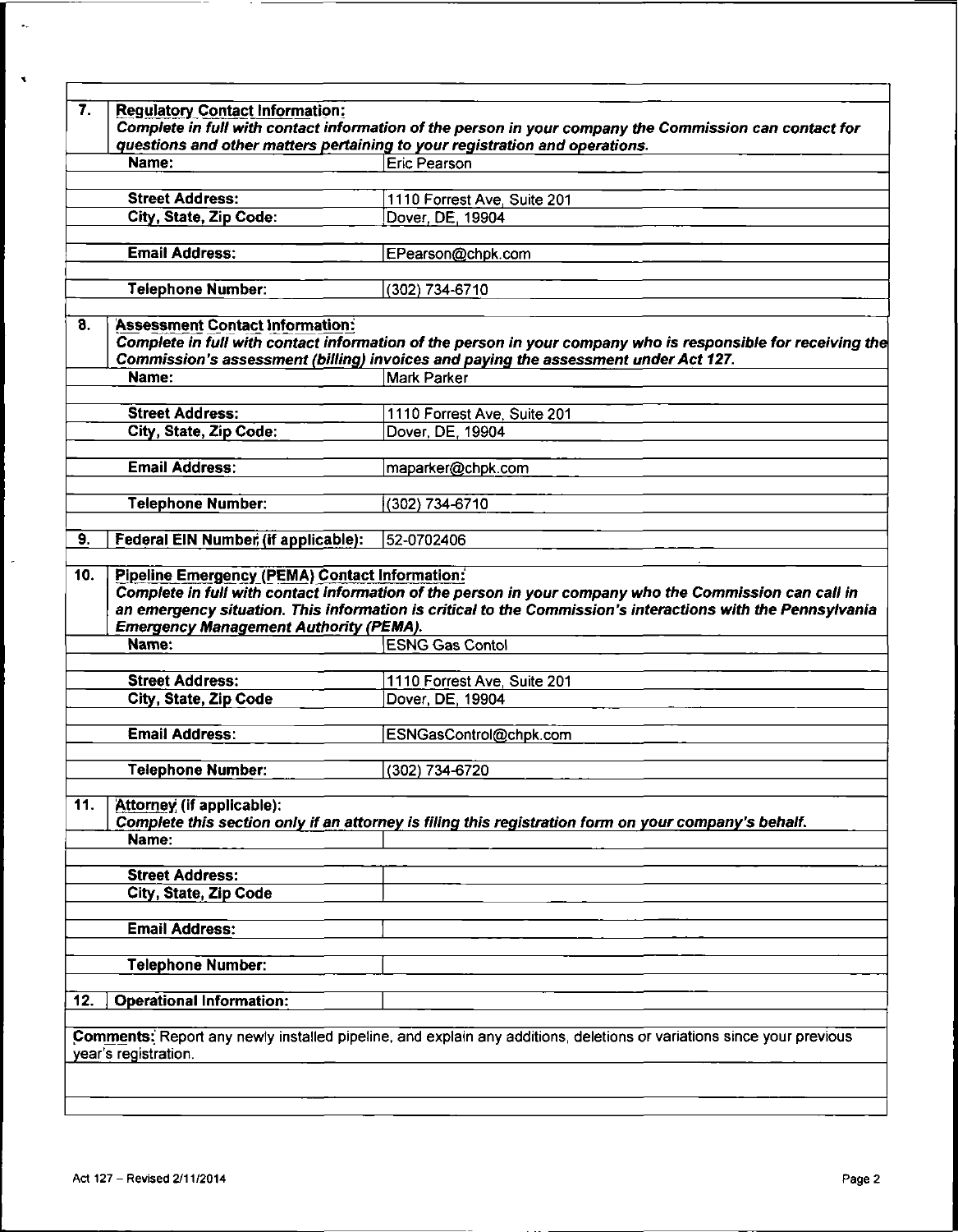| Complete Attachments "A" and "B". For each Pennsylvania gas or hazardous liquids pipeline, provide the in-state          |                  |
|--------------------------------------------------------------------------------------------------------------------------|------------------|
| mileage in operation as of December 31 of the prior year, by class and by county. Mileage should be reported for         |                  |
| each individual pipe. Multiple pipelines in one trench are considered individual pipes for reporting purposes. If you    |                  |
| have no miles to report on these attachments, check the appropriate block at the top of the form(s).                     |                  |
| Complete Attachment "C" by providing the country of manufacture and mileage data for all tubular steel products<br>٠     |                  |
| installed in the prior calendar year in Pennsylvania for the exploration, gathering or transmission of natural gas or    |                  |
| hazardous liquids. If you have no data to report on this attachment, check the appropriate block at the top of the form. |                  |
|                                                                                                                          |                  |
| <b>Filing Fee:</b><br>13.                                                                                                |                  |
| The filing fee for this Annual Registration Form is \$250, payable to the "Commonwealth of Pennsylvania."                |                  |
| The filing fee can either be mailed or electronically paid when eFiling your form with the Commission's eFiling system.  |                  |
| NOTE: If you are a Propane Distributor registered with the PA L&I or a Borough, you are exempt from paying this          |                  |
| filing fee.                                                                                                              |                  |
|                                                                                                                          |                  |
| Fee Exemptions (please indicate if either exemption applies):                                                            |                  |
| Propane Distributor registered with PA L&I                                                                               |                  |
| Borough                                                                                                                  |                  |
|                                                                                                                          |                  |
| Verification:<br>14.                                                                                                     |                  |
| The person responsible (corporate officer or attorney) for filing your Annual Registration Form must affix his or        |                  |
| her signature and verify that all information provided on the form is true to the best of his or her knowledge,          |                  |
| information and belief. NOTE: Registration Forms that are not verified will not be accepted for filing.                  |                  |
|                                                                                                                          |                  |
| I hereby state that the information in this application is true and correct to the best of my knowledge, information and |                  |
| belief. I understand that the statements herein are made subject to the penalties of 18 Pa. C.S. § 4904 (relating to     |                  |
| unsworn falsification to authorities).                                                                                   |                  |
|                                                                                                                          |                  |
|                                                                                                                          |                  |
|                                                                                                                          |                  |
| Name:                                                                                                                    | <b>Signature</b> |
| <b>Mark Parker</b>                                                                                                       |                  |
|                                                                                                                          |                  |
| Title:                                                                                                                   | Date:            |
| <b>Engineering Manager</b>                                                                                               | 2/20/2017        |
|                                                                                                                          |                  |
| 15.<br><b>Registration:</b>                                                                                              |                  |
| eFiling:                                                                                                                 |                  |
| Registration Forms may be eFiled with the PUC. If eFiling your renewal form, go to http://www.puc.pa.gov and             |                  |
| click on the eFiling link on the bottom of the page under Issues, News & Reports. Please choose "Existing Case" as the   |                  |
| type of filing and enter your docket number where indicated.                                                             |                  |
| By mail:                                                                                                                 |                  |
|                                                                                                                          |                  |
| Send original, signed copy of registration form along with attachments and filing fee (if applicable) to:                |                  |
| Secretary, PA Public Utility Commission                                                                                  |                  |
| Keystone Building, 2 <sup>nd</sup> Floor                                                                                 |                  |
| 400 North Street                                                                                                         |                  |
| Harrisburg, PA 17120                                                                                                     |                  |
| Reminders:                                                                                                               |                  |
| It is the responsibility of registrants to keep the Commission notified of any changes to your contact<br>٠              |                  |
| information by providing notice, in writing, to the Commission's Secretary at the above address.                         |                  |
| Incomplete registration forms or those missing any attachments are unacceptable for filing and will be<br>٠              |                  |
| delayed for processing until the required information is sent to the Commission's Secretary's Bureau. If                 |                  |
| you require assistance or have questions when completing this form, call 717-772-7777.                                   |                  |
| Registrations are public records. Accordingly, DO NOT place social security numbers, credit card<br>٠                    |                  |
| numbers, bank account numbers or other confidential information on the registration form.                                |                  |
|                                                                                                                          |                  |
| ***PLEASE KEEP A COPY OF YOUR COMPLETED REGISTRATION FORM FOR YOUR RECORDS**                                             |                  |
|                                                                                                                          |                  |
| Additional Comments: Use this section to add any additional information:                                                 |                  |
|                                                                                                                          |                  |

 $\ddotsc$ 

 $\bar{z}$  $\vec{\bullet}$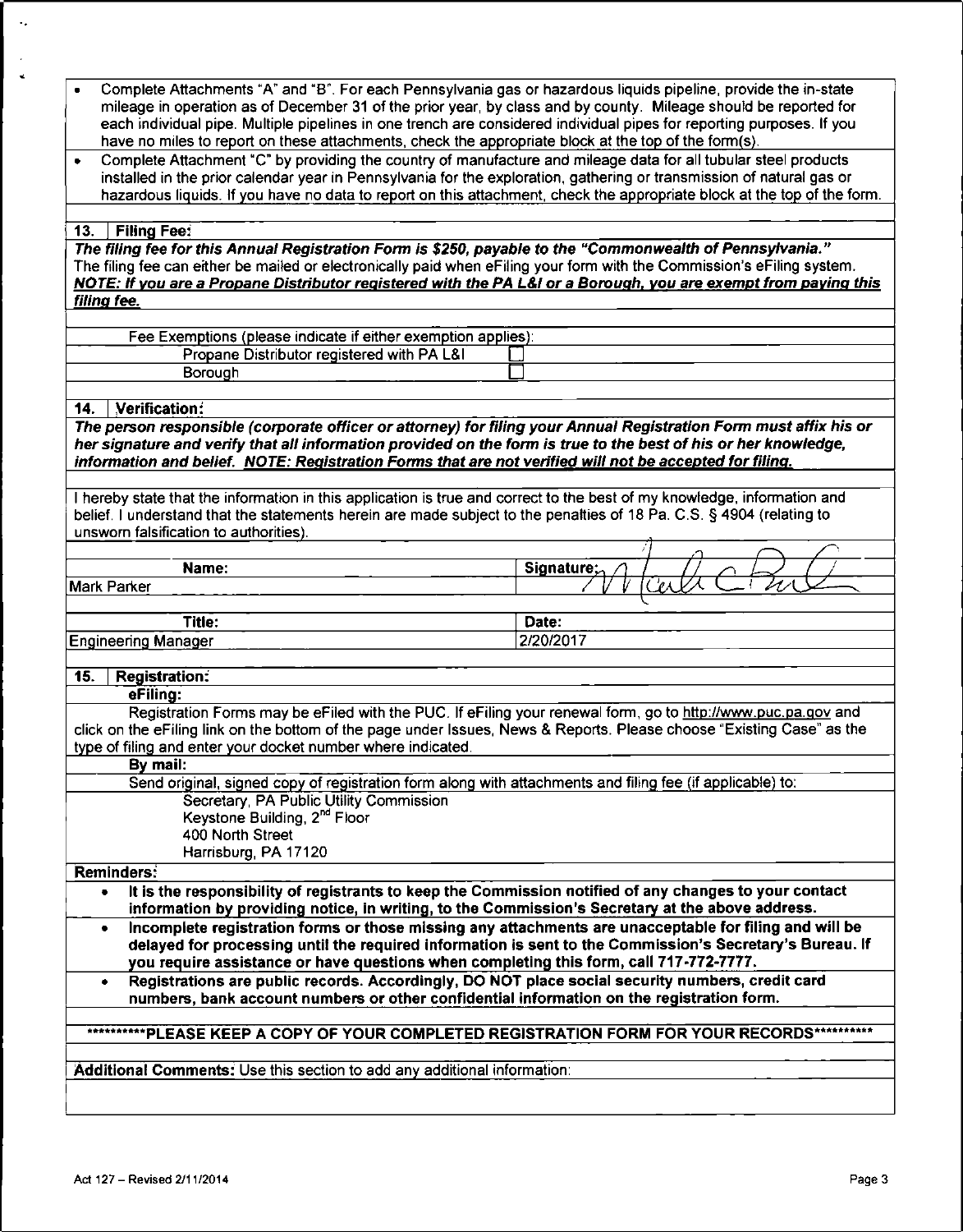### **Attachment A**

 $\bullet_\bullet$ 

 $\cdot$ 

#### Hazardous Liquids Lines Calendar Year Ending: 2013 Eastern Shore Natural Gas Company

Please check here if you have no reportable Hazardous Liquids Lines  $\square$ 

#### Please report mileage to the nearest 1/10th of a mile.

#### HCA = High Consequence Area

|                |                | Intrastate |                | Interstate |                  |
|----------------|----------------|------------|----------------|------------|------------------|
| <b>County</b>  | <b>Non-HCA</b> | <b>HCA</b> | <b>Non-HCA</b> | <b>HCA</b> | <b>Total</b>     |
| Adams          |                |            |                |            | [0.0]            |
| Allegheny      |                |            |                |            | 0.0              |
| Armstrong      |                |            |                |            | 0.0              |
| Beaver         |                |            |                |            | 0.0              |
| Bedford        |                |            |                |            | 0.0              |
| <b>Berks</b>   |                |            |                |            | 0.0              |
| <b>Blair</b>   |                |            |                |            | 0.0              |
| Bradford       |                |            |                |            | 0.0              |
| <b>Bucks</b>   |                |            |                |            | 0.0              |
| <b>Butler</b>  |                |            |                |            | 0.0              |
| Cambria        |                |            |                |            | 0.0              |
| Cameron        |                |            |                |            | 0.0              |
| Carbon         |                |            |                |            | 0.0              |
| Centre         |                |            |                |            | 0.0              |
| Chester        |                |            |                |            | 0.0              |
| Clarion        |                |            |                |            | 0.0              |
| Cleanfield     |                |            |                |            | 0.0              |
|                |                |            |                |            |                  |
| Clinton        |                |            |                |            | 0.0<br>0.0       |
| Columbia       |                |            |                |            |                  |
| Crawford       |                |            |                |            | 0.0              |
| Cumberland     |                |            |                |            | 0.0              |
| Dauphin        |                |            |                |            | 0.0              |
| Delaware       |                |            |                |            | $\overline{0.0}$ |
| Eik            |                |            |                |            | 0.0              |
| Erie           |                |            |                |            | $\overline{0.0}$ |
| Fayette        |                |            |                |            | $\overline{0.0}$ |
| Forest         |                |            |                |            | 0.0              |
| Franklin       |                |            |                |            | 0.0              |
| Fulton         |                |            |                |            | $\overline{0.0}$ |
| Greene         |                |            |                |            | 0.0              |
| Huntingdon     |                |            |                |            | 0.0              |
| Indiana        |                |            |                |            | 0.0              |
| Jefferson      |                |            |                |            | 0.0              |
| Juniata        |                |            |                |            | 0.0              |
| Lackawanna     |                |            |                |            | $\overline{0.0}$ |
| Lancaster      |                |            |                |            | 0.0              |
| Lawrence       |                |            |                |            | 0.0              |
| Lebanon        |                |            |                |            | 0.0              |
| Lehigh         |                |            |                |            | 0.0              |
| Luzerne        |                |            |                |            | $\overline{0.0}$ |
| Lycoming       |                |            |                |            | 0.0              |
| McKean         |                |            |                |            | 0.0              |
| Mercer         |                |            |                |            | $\overline{0.0}$ |
| <b>Mifflin</b> |                |            |                |            | 0.0              |
| Monroe         |                |            |                |            | 0.0              |
| Montgomery     |                |            |                |            | $\overline{0.0}$ |

Act <sup>127</sup> - Revised 2/11/2014 Page <sup>4</sup>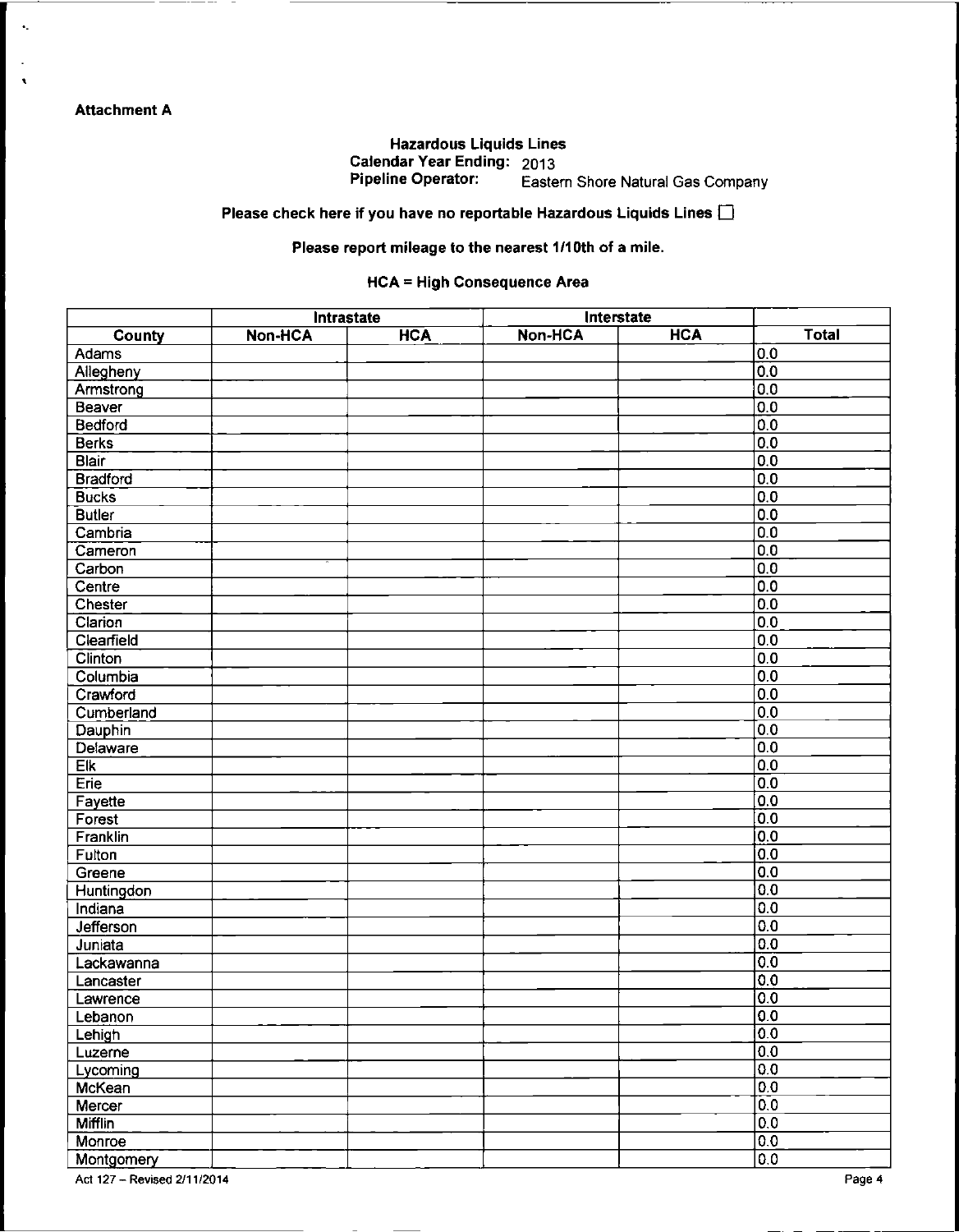| Montour           |     |     |     |     | 0.0            |
|-------------------|-----|-----|-----|-----|----------------|
| Northampton       |     |     |     |     | 0 <sub>0</sub> |
| Northumberland    |     |     |     |     | 0.0            |
| Perry             |     |     |     |     | 0.0            |
| Philadelphia      |     |     |     |     | 0.0            |
| <b>Pike</b>       |     |     |     |     | 0.0            |
| Potter            |     |     |     |     | 0.0            |
| Schuylkill        |     |     |     |     | 0.0            |
| Snyder            |     |     |     |     | 0.0            |
| Somerset          |     |     |     |     | 0.0            |
| Sullivan          |     |     |     |     | 0.0            |
| Susquehanna       |     |     |     |     | 0.0            |
| Tioga             |     |     |     |     | 0.0            |
| <b>Union</b>      |     |     |     |     | 0.0            |
| Venango           |     |     |     |     | 0.0            |
| Warren            |     |     |     |     | 0.0            |
| <b>Washington</b> |     |     |     |     | 0.0            |
| Wayne             |     |     |     |     | 0.0            |
| Westmoreland      |     |     |     |     | 0.0            |
| Wyoming           |     |     |     |     | 0.0            |
| York              |     |     |     |     | 0.0            |
|                   |     |     |     |     |                |
| <b>Total</b>      | 0.0 | 0.0 | 0.0 | 0.0 | 0.0            |

 $\star$ 

 $\bullet$  .

 $\ddot{\phantom{a}}$  $\mathcal{A}$ 

 $\mathcal{L}_{\mathcal{A}}$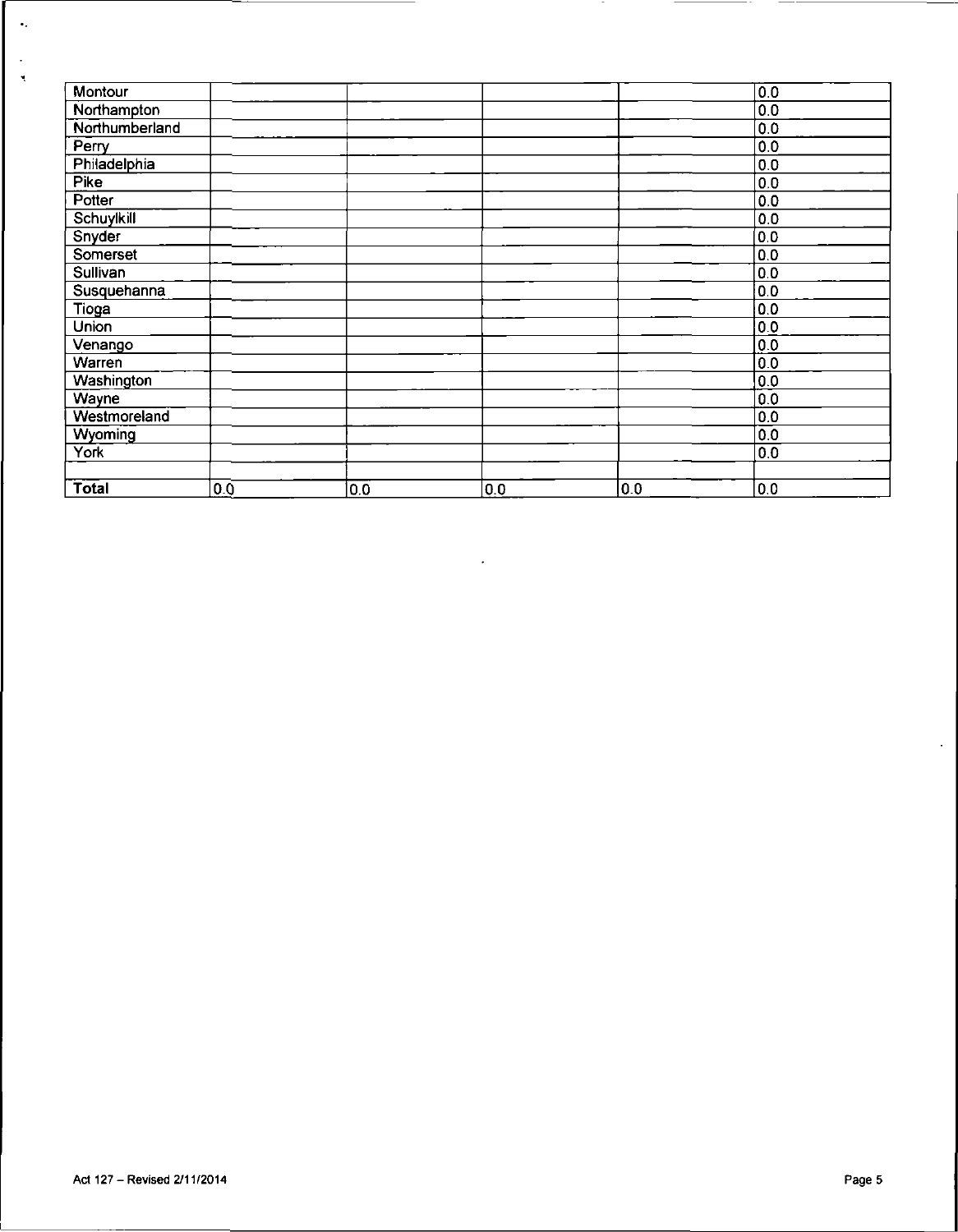**Attachment B**

 $\mathbf{t}_i$ 

 $\overline{\mathbf{r}}$ 

**Mileage Calendar Year Ending: 2013**

**Pipeline Operator.** Eastern Shore Natural Gas Company

**Please check here if you have no miles to report G**

Act 127 mileage reporting for this form should not include any pipelines subject to the exclusive jurisdiction of **the Federal Energy Regulatory Commission.**

**Please report mileage to the nearest 1/1 Oth of a mile.**

|                  |                                     |                                        |                                          |                                                      | <b>Gathering, Transmission &amp; Distribution</b>                                   |                                                                  |                                                                   |                                                            |
|------------------|-------------------------------------|----------------------------------------|------------------------------------------|------------------------------------------------------|-------------------------------------------------------------------------------------|------------------------------------------------------------------|-------------------------------------------------------------------|------------------------------------------------------------|
|                  | <b>Number</b><br>of<br>Farm<br>Taps | Class 1<br>Gathering<br>(Conventional) | Class 1<br>Gathering<br>(Unconventional) | Class 1<br>Transmission<br>8.<br><b>Distribution</b> | Class <sub>2</sub><br>Gathering<br><b>Transmission</b><br>8.<br><b>Distribution</b> | Class 3<br>Gathering<br>Transmission<br>å<br><b>Distribution</b> | Class 4<br>Gathering<br>Transmission<br>8.<br><b>Distribution</b> | Total<br>Class 1<br>$TBD +$<br><b>Class</b><br>$2 + 3 + 4$ |
| County           |                                     |                                        |                                          |                                                      |                                                                                     |                                                                  |                                                                   | <b>G,T&amp;D</b>                                           |
| Adams            |                                     |                                        |                                          |                                                      |                                                                                     |                                                                  |                                                                   | 0.0                                                        |
| Allegheny        |                                     |                                        |                                          |                                                      |                                                                                     |                                                                  |                                                                   | 0.0                                                        |
| Armstrong        |                                     |                                        |                                          |                                                      |                                                                                     |                                                                  |                                                                   | $\overline{0.0}$                                           |
| Beaver           |                                     |                                        |                                          |                                                      |                                                                                     |                                                                  |                                                                   | 0.0                                                        |
| <b>Bedford</b>   |                                     |                                        |                                          |                                                      |                                                                                     |                                                                  |                                                                   | 0.0                                                        |
| Berks            |                                     |                                        |                                          |                                                      |                                                                                     |                                                                  |                                                                   | 0.0                                                        |
| <b>Blair</b>     |                                     |                                        |                                          |                                                      |                                                                                     |                                                                  |                                                                   | 0.0                                                        |
| <b>Bradford</b>  |                                     |                                        |                                          |                                                      |                                                                                     |                                                                  |                                                                   | 0.0                                                        |
| <b>Bucks</b>     |                                     |                                        |                                          |                                                      |                                                                                     |                                                                  |                                                                   | 0.0                                                        |
| <b>Butler</b>    |                                     |                                        |                                          |                                                      |                                                                                     |                                                                  |                                                                   | 0.0                                                        |
| Cambria          |                                     |                                        |                                          |                                                      |                                                                                     |                                                                  |                                                                   | 0.0                                                        |
| Cameron          |                                     |                                        |                                          |                                                      |                                                                                     |                                                                  |                                                                   | 0.0                                                        |
| Carbon           |                                     |                                        |                                          |                                                      |                                                                                     |                                                                  |                                                                   | 0.0                                                        |
| Centre           |                                     |                                        |                                          |                                                      |                                                                                     |                                                                  |                                                                   | 0.0                                                        |
| Chester          |                                     |                                        |                                          | 22.0                                                 | 19.9                                                                                | 0.3                                                              |                                                                   | 42.2                                                       |
| Clarion          |                                     |                                        |                                          |                                                      |                                                                                     |                                                                  |                                                                   | 0.0                                                        |
| Clearfield       |                                     |                                        |                                          |                                                      |                                                                                     |                                                                  |                                                                   | 0.0                                                        |
| Clinton          |                                     |                                        |                                          |                                                      |                                                                                     |                                                                  |                                                                   | 0.0                                                        |
| Columbia         |                                     |                                        |                                          |                                                      |                                                                                     |                                                                  |                                                                   | 0.0                                                        |
| Crawford         |                                     |                                        |                                          |                                                      |                                                                                     |                                                                  |                                                                   | 0.0                                                        |
| Cumberland       |                                     |                                        |                                          |                                                      |                                                                                     |                                                                  |                                                                   | 0.0                                                        |
| Dauphin          |                                     |                                        |                                          |                                                      |                                                                                     |                                                                  |                                                                   | 0.0                                                        |
| Delaware         |                                     |                                        |                                          |                                                      |                                                                                     |                                                                  |                                                                   | 0.0                                                        |
| Elk              |                                     |                                        |                                          |                                                      |                                                                                     |                                                                  |                                                                   | 0.0                                                        |
| Erie             |                                     |                                        |                                          |                                                      |                                                                                     |                                                                  |                                                                   | 0.0                                                        |
| Fayette          |                                     |                                        |                                          |                                                      |                                                                                     |                                                                  |                                                                   | 0.0                                                        |
| Forest           |                                     |                                        |                                          |                                                      |                                                                                     |                                                                  |                                                                   | 0.0                                                        |
| Franklin         |                                     |                                        |                                          |                                                      |                                                                                     |                                                                  |                                                                   | 0.0                                                        |
| Fulton           |                                     |                                        |                                          |                                                      |                                                                                     |                                                                  |                                                                   | 0.0                                                        |
| Greene           |                                     |                                        |                                          |                                                      |                                                                                     |                                                                  |                                                                   | $\overline{0.0}$                                           |
| Huntingdon       |                                     |                                        |                                          |                                                      |                                                                                     |                                                                  |                                                                   | 0.0                                                        |
| Indiana          |                                     |                                        |                                          |                                                      |                                                                                     |                                                                  |                                                                   | 0.0                                                        |
| <b>Jefferson</b> |                                     |                                        |                                          |                                                      |                                                                                     |                                                                  |                                                                   | 0.0                                                        |
| Juniata          |                                     |                                        |                                          |                                                      |                                                                                     |                                                                  |                                                                   | $\overline{0.0}$                                           |
| Lackawanna       |                                     |                                        |                                          |                                                      |                                                                                     |                                                                  |                                                                   | $\overline{0.0}$                                           |
| Lancaster        |                                     |                                        |                                          |                                                      | $\sqrt{4.7}$                                                                        |                                                                  |                                                                   | $\overline{4}$ 7                                           |
| Lawrence         |                                     |                                        |                                          |                                                      |                                                                                     |                                                                  |                                                                   | 0.0                                                        |
| Lebanon          |                                     |                                        |                                          |                                                      |                                                                                     |                                                                  |                                                                   | $\overline{0.0}$                                           |
| Lehigh           |                                     |                                        |                                          |                                                      |                                                                                     |                                                                  |                                                                   | 0.0                                                        |
| Luzerne          |                                     |                                        |                                          |                                                      |                                                                                     |                                                                  |                                                                   | 0.0                                                        |
| Lycoming         |                                     |                                        |                                          |                                                      |                                                                                     |                                                                  |                                                                   | $\overline{0.0}$                                           |

Act <sup>127</sup> - Revised 2/11/2014 Page <sup>6</sup>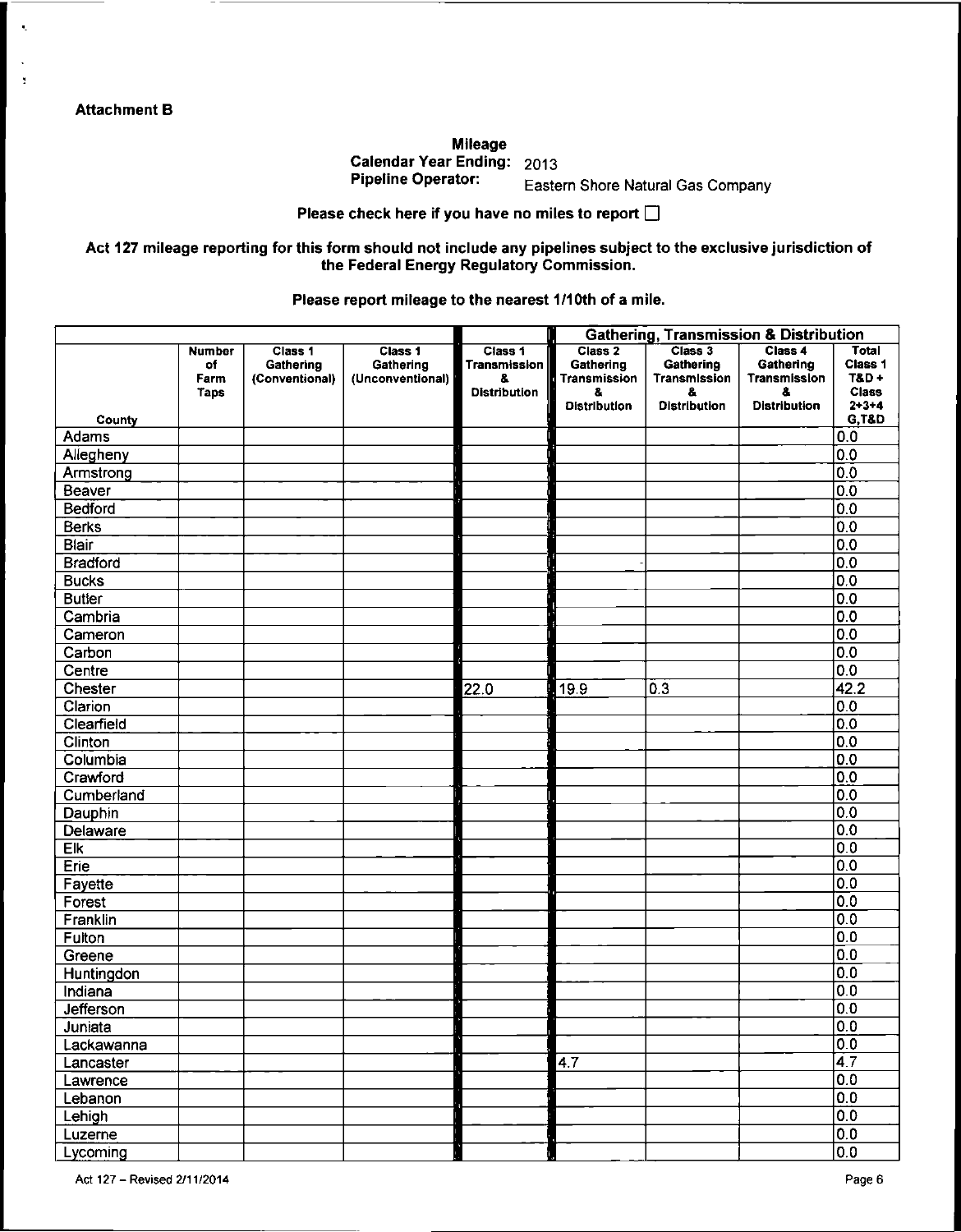| McKean         |     |     |     |      |               |     |     | 0.0              |
|----------------|-----|-----|-----|------|---------------|-----|-----|------------------|
| Mercer         |     |     |     |      |               |     |     | 0.0              |
| <b>Mifflin</b> |     |     |     |      |               |     |     | 0.0              |
| Monroe         |     |     |     |      |               |     |     | 0.0              |
| Montgomery     |     |     |     |      |               |     |     | 0.0              |
| <b>Montour</b> |     |     |     |      |               |     |     | 0.0              |
| Northampton    |     |     |     |      |               |     |     | 0.0              |
| Northumberland |     |     |     |      |               |     |     | 0.0              |
| Perry          |     |     |     |      |               |     |     | 0.0              |
| Philadelphia   |     |     |     |      |               |     |     | 0.0              |
| <b>Pike</b>    |     |     |     |      |               |     |     | $0.\overline{0}$ |
| Potter         |     |     |     |      |               |     |     | 0.0              |
| Schuylkill     |     |     |     |      |               |     |     | 0.0              |
| Snyder         |     |     |     |      |               |     |     | 0.0              |
| Somerset       |     |     |     |      |               |     |     | 0.0              |
| Sullivan       |     |     |     |      |               |     |     | 0.0              |
| Susquehanna    |     |     |     |      |               |     |     | 0.0              |
| Tioga          |     |     |     |      |               |     |     | 0.0              |
| <b>Union</b>   |     |     |     |      |               |     |     | 0.0              |
| Venango        |     |     |     |      |               |     |     | 0.0              |
| Warren         |     |     |     |      |               |     |     | 0.0              |
| Washington     |     |     |     |      |               |     |     | 0.0              |
| Wayne          |     |     |     |      |               |     |     | 0.0              |
| Westmoreland   |     |     |     |      |               |     |     | 0.0              |
| Wyoming        |     |     |     |      |               |     |     | 0.0              |
| York           |     |     |     |      |               |     |     | 0.0              |
| $\overline{a}$ |     |     |     |      |               |     |     |                  |
| <b>Total</b>   | 0.0 | 0.0 | 0.0 | 22.0 | $\sqrt{24.6}$ | 0.3 | 0.0 | 46.9             |

 $\sim 10^{-11}$ 

 $\mathbf{v}_\bullet$ l,  $\ddot{\cdot}$